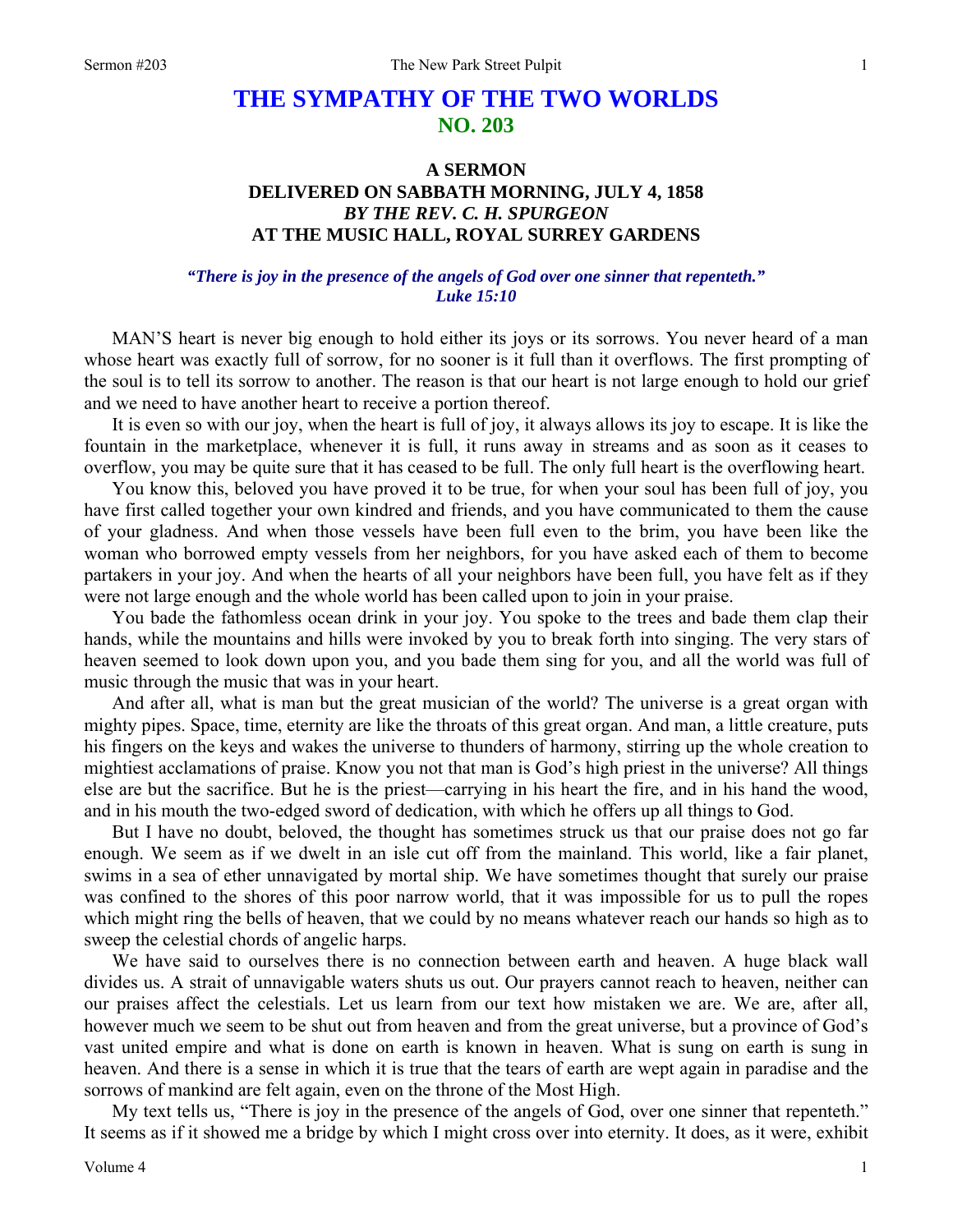to me certain magnetic wires which convey the intelligence of what is done here to spirits in another world. It teaches me that there is a real and wonderful connection between this lower world and that which is beyond the skies, where God dwells, in the land of the happy.

We shall talk about that subject a little this morning. My first head will be *the sympathy of the world above with the world below*. The second, *the judgment of the angels*—they rejoice over repenting sinners. We shall see what is their ground for doing so. The third will be *a lesson for the saints*—if the angels in heaven rejoice over repenting sinners, so should we.

**I.** In the first place, our text teaches us THE SYMPATHY OF THE TWO WORLDS.

Imagine not, O son of man, that you are cut off from heaven, for there is a ladder, the top whereof does rest at the foot of the throne of the Almighty. The base whereof is fixed in the lowest place of man's misery! Conceive not that there is a great gulf fixed between you and the *Father*, across which His mercy cannot come, and over which your prayers and faith can never leap.

Oh, think not, son of man, that you dwell in a storm-girt island cut off from the continent of eternity. I beseech you, believe that there is a bridge across that chasm, a road along which feet may travel. This world is not separated, for all creation is but one body. And know you, O son of man, though you in this world do but dwell, as it were on the foot, yet from the feet even to the head, there are nerves and veins that do unite the whole. The same great heart which beats in heaven beats on earth. The love of the *Eternal Father* which cheers the celestial, makes glad the terrestrial too.

Rest assured that though the glory of the celestial be one and the glory of the terrestrial be another, yet are they but another in appearance, for after all, they are the same. Oh! list you, son of man, and you will soon learn that you are no stranger in a strange land—a houseless Joseph in the land of Egypt, shut out from his father and his children, who still remain in the happy paradise of Canaan.

No, your Father loves you still. There is a connection between you and Him. Strange that though leagues of distance lie between the finite creature and the infinite Creator, yet there are links that unite us both! When a tear is wept by you, think not your Father does not behold, for, "Like as a father pitieth his children so the LORD pitieth them who fear him." Your sigh is able to move the heart of JEHOVAH. Your whisper can incline His ear unto you. Your prayer can stay His hands. Your faith can move His arm.

Oh! think not that God sits on high in an eternal slumber, taking no account of you. "Shall a mother forget her suckling child, that she should not have compassion on the son of her womb? Yea, she may forget, yet will I not forget thee." Engraven upon the Father's hand your name remains and on His heart recorded there your person stands.

He thought of you before the worlds were made, before the channels of the sea were scooped, or the gigantic mountains lifted their heads in the white clouds, He thought of you. He thinks of you still. "I, the LORD, do keep it; I will water it every moment: lest any hurt it, I will keep it night and day." For the eyes of the Lord run to and fro in every place, to show Himself strong on the behalf of all them that fear Him. You are not cut off from Him. You move in Him, and in Him you live, and have your being. "He is a very present help in time of trouble."

Remember, again, O heir of immortality, that you are not only linked to the Godhead, but there is another one in heaven with whom you have a strange, yet near connection. In the center of the throne sits one who is your brother, allied to you by blood. *The Son of God*, eternal, equal with His Father, became in the fullness of time the Son of Mary, an infant of a span long. He was, yea, is, bone of your bone and flesh of your flesh.

Think not that you are cut off from the celestial world while He is there, for is He not your head and has He not Himself declared that you are a member of His body, of His flesh, and of His bones? Oh, man, you are not separated from heaven while Jesus tells you,

> *"I feel at My heart all thy sighs and thy groans, For thou art most near Me, My flesh and My bones,*

2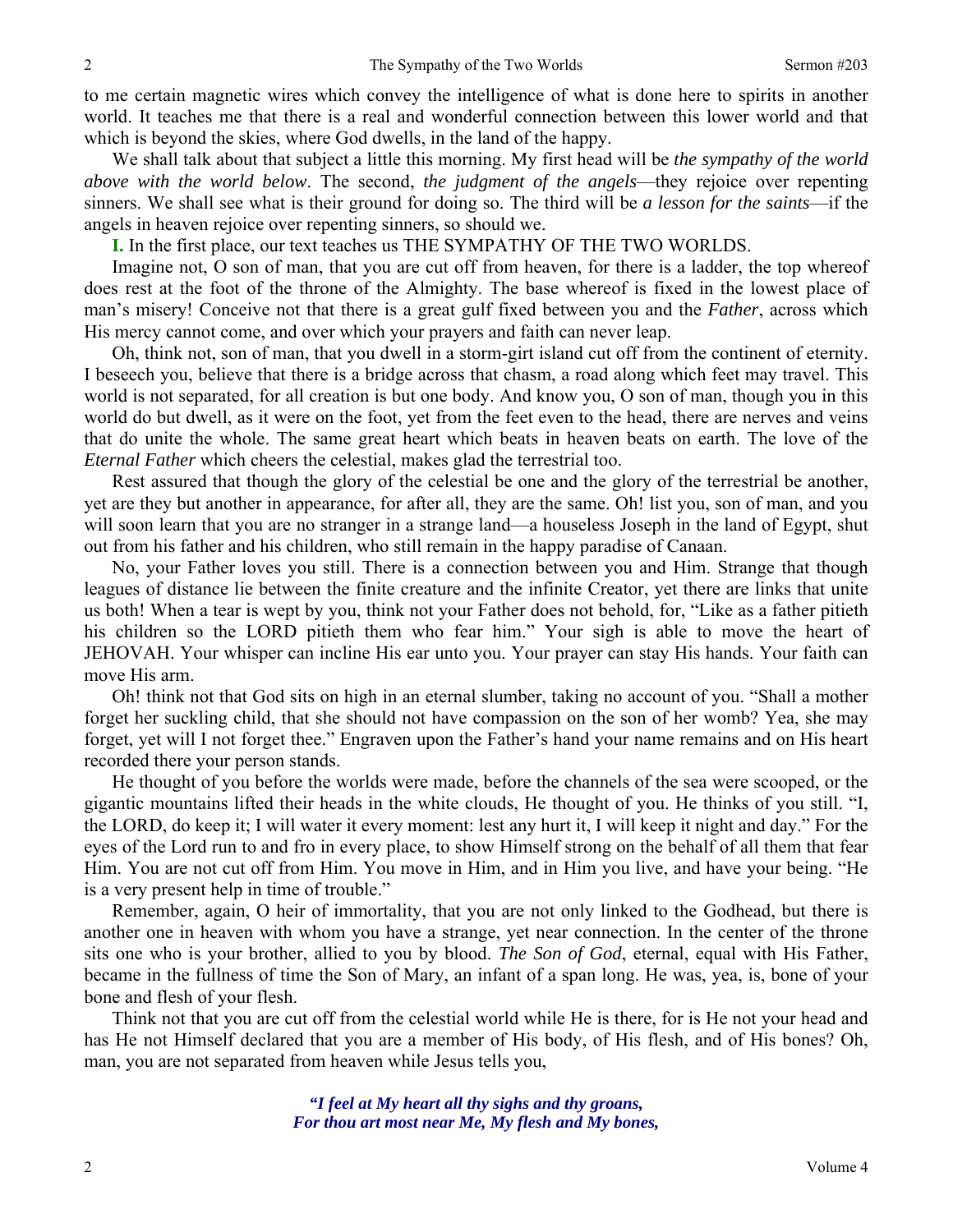### *In all thy distresses, thy Head feels the pain, They all are most needful, not one is in vain."*

Oh, poor, disconsolate mourner, Christ remembers you every hour. Your sighs are His sighs. Your groans are His groans. Your prayers are His prayers.

#### *"He in His measure feels afresh, What every member bears."*

Crucified He is when you are crucified. He dies when you die. You live in Him and He lives in you, and because He lives shall you live also. You shall rise in Him and you shall sit together in the heavenly places with Him. Oh, never was a husband nearer to his wife, and never head nearer to the members, and never soul nearer to the body of this flesh than Christ is unto you, and while it is so, think not that heaven and earth are divided. They are but kindred worlds, two ships moored close to one another, and one short plank of death will enable you to step from one into the other.

This ship, all black and coaly, having done the coasting trade, the dusty business of today, and being full of the blackness of sorrow, and that ship all golden with its painted pennon flying and its sails all spread, white as the down of the sea bird, fair as the angel's wing—I tell you, man, the ship of heaven is moored side by side with the ship of earth, and rock though this ship may, and careen though she will on stormy winds and tempests, yet the invisible and golden ship of heaven sails by her side never sundered, never divided, always ready, in order that when the hour shall come, you may leap from the black, dark ship, and step upon the golden deck of that thrice happy one in which you shall sail forever.

But O man of God, there are other golden links besides this which bind the present to the future and time unto eternity. And what are time and eternity, after all, to the believer, but like the Siamese twins, never to be separated? This earth is heaven below, the next world is but a heaven above. It is the same house—this is the lower room and that the upper, but the same roof covers both and the same dew falls upon each.

Remember, beloved, that *the spirits of the just made perfect* are never far from you and me if we are lovers of Jesus. All those who have passed the flood still have communion with us. Do we not sing,

> *"The saints on earth, and all the dead, But one communion make; All join in Christ, the living Head, And of His grace partake."*

We have but one Head for the church triumphant and for the church militant,

*"One army of the living God, To His command we bow; Part of the host have cross'd the flood, And part are crossing now."* 

Does not the apostle tell us that the saints above are a cloud of witnesses? After he had mentioned Abraham, and Isaac, and Jacob, and Gideon, and Barak, and Jephthah, did he not say, "Wherefore seeing we also are compassed about with so great a cloud of witnesses, let us lay aside every weight"?

Lo, we are running in the plains and the glorified ones are looking down upon us. Your mother's eyes follow you, young man. A father's eyes are looking down upon you, young woman. The eyes of my godly grandmother, long since glorified, I doubt not, rest on me perpetually. No doubt, in heaven they often talk of us. Methinks they sometimes visit this poor earth—they never go out of heaven, it is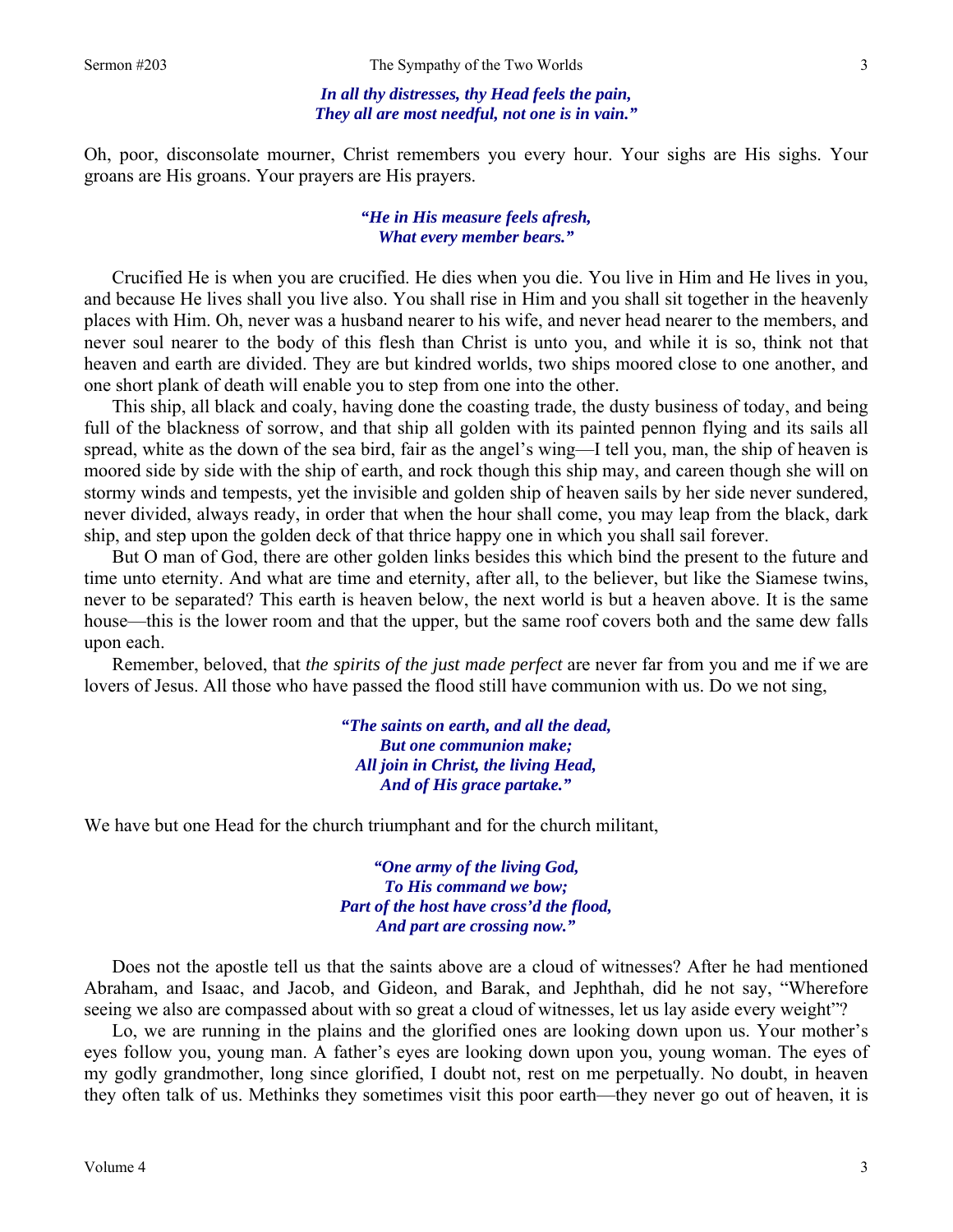true, for heaven is everywhere to them. This world is to them but just one corner of God's heaven, one shady bower of paradise.

The saints of the living God, are, I doubt not, very near unto us, when we think them very far away. At any rate, they still remember us, still look for us, for this is ever upon their hearts—the truth that they without us cannot be made perfect. They cannot be a perfect church till all are gathered in and therefore do they long for our appearing.

But to come to our text a little more minutely. It assures us that *the angels* have communion with us. Bright spirits, first-born sons of God, do you think of me? Oh, cherubim, great and mighty—seraphim, burning, winged with lightning, do you think of us? Gigantic is your stature. Our poet tells us that the wand of an angel might make a mast for some tall admiral and doubtless he was right when he said so. Those angels of God are creatures mighty and strong, doing His commandments, hearkening to His word—and do they take notice of us?

Let the Scripture answer, "Are they not all ministering spirits, sent forth to minister unto those who shall be heirs of salvation?" "The angel of the LORD encampeth round about them that fear him." "For he shall give his angels charge over thee; to keep thee in all thy ways; they shall bear thee up in their hands, lest thou dash thy foot against a stone."

Yes, the brightest angels are but the serving men of the saints. They are our lackeys and our footmen. They wait upon us. They are the troops of our body guard. And we might, if our eyes were opened, see what Elisha saw, horses of fire and chariots of fire round about us, so that we should joyously say, "More are they that are with us than they that are against us."

Our text tells us that the angels of God rejoice over repenting sinners. How is that? They are always as happy as they can be, how can they be any happier? The text does not say that they are any happier, but perhaps that they show their happiness more. A man may have a Sabbath every day, as he ought to have if he be a Christian, and yet on the first day of the week he will let his Sabbatism come out plainly, for then the world shall see that he does rest.

"A merry heart has a continual feast," but then even the merry heart has some special days on which it feasts well. To the glorified every day is a Sabbath, but of some it can be said, "and that Sabbath was an high day." There are days when the angels sing more loudly than usual. They are always harping well God's praise, but sometimes the gathering hosts who have been flitting far through the universe come home to their center. And round the throne of God, standing in assembled ranks, marshaled not for battle but for music, on certain set and appointed days they chant the praises of the Son of God, "Who loved us and gave himself for us."

And do you ask me when those days occur? I tell you, the birthday of every Christian is a sonnet day in heaven. There are Christmas days in paradise, where Christ's high mass is kept and Christ is glorified, not because He was born in a manger, but because He is born in a broken heart. There are days—good days in heaven, days of sonnet, red letter days, of overflowing adoration.

And these are days when the shepherd brings home the lost sheep upon His shoulder, when the church has swept her house and found the lost piece of money, for then are these friends and neighbors called together, and they rejoice with unspeakable joy and full of glory over one sinner that repents.

I have thus, I hope, shown you that there is a greater connection between earth and heaven than any of us dreamed. And now let none of us think, when we look upward to the blue sky, that we are far from heaven. It is a very little distance from us. When the day comes we shall go post-haste there, even without horses and chariots of fire. Balaam called it a land that is very far off. We know better —it is a land that is very near. Even now,

> *"By faith we join our hands With those that went before. And greet the blood-besprinkled bands Upon the eternal shore."*

4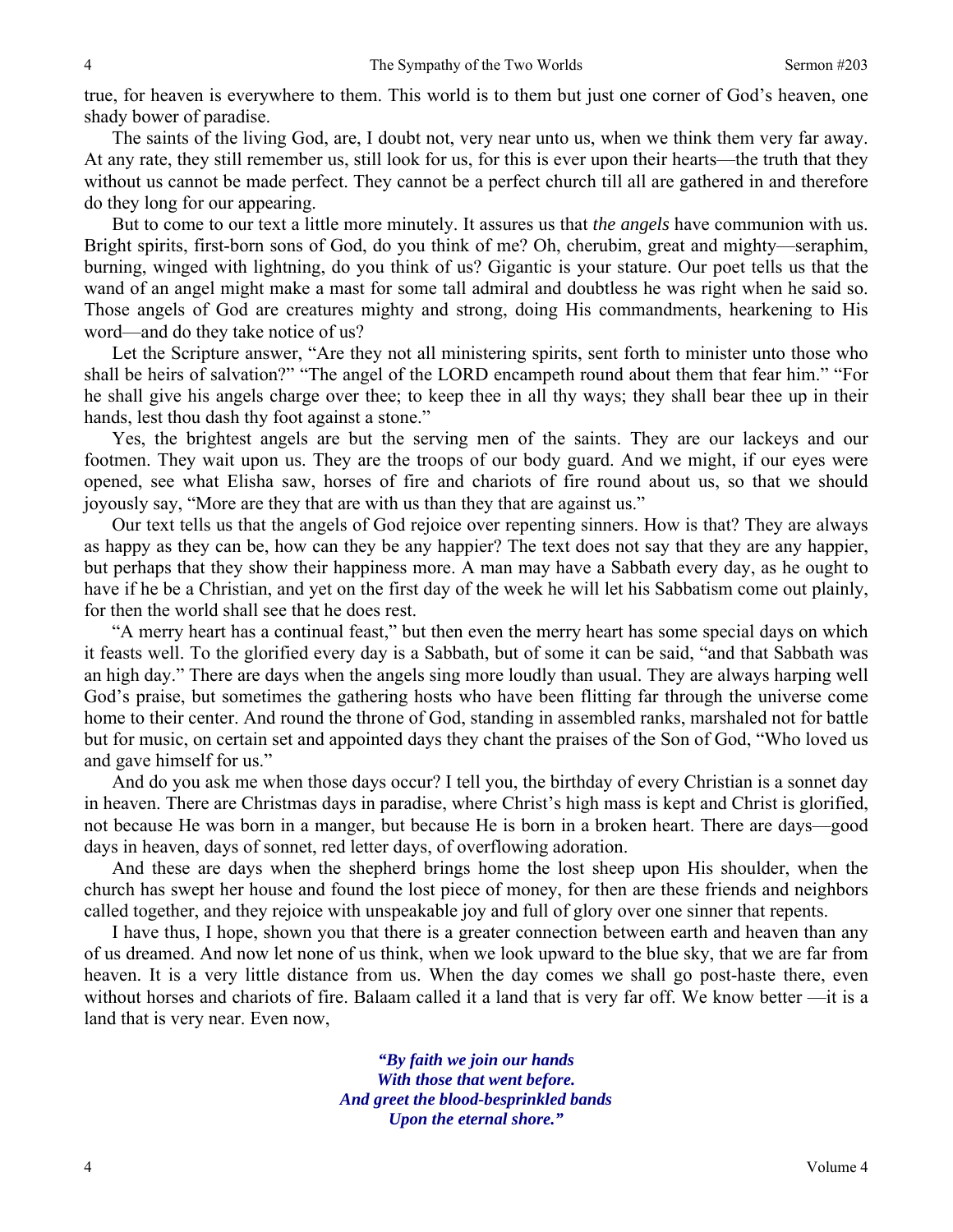All hail, bright spirits! I see you now. All hail, angels! All hail, you brethren redeemed! A few more hours, or days, or months and we shall join your happy throng. Till then your joyous fellowship, your sweet compassion shall ever be our comfort and our consolation—and having weathered all storms of life, we shall at last anchor with you within the port of everlasting peace.

**II.** But the angels are said to sing whenever a sinner repents. Let us see if there is any JUDGMENT IN THEIR SONG, or whether they make a mistake. Why do angels sing over penitent sinners?

In the first place, I think it is because they remember the days of creation. You know, when God made this world and fixed the beams of the heavens in sockets of light, the morning stars sang together, and the sons of God shouted for joy. As they saw star after star flying abroad like sparks from the great anvil of Omnipotence, they began to sing and every time they saw a new creature made upon this little earth, they praised afresh.

When first they saw light, they clapped their hands and said, "Great is JEHOVAH, for He said, 'Light be!' and light was." And when they saw sun and moon, and stars, again they clapped their hands and they said, "He has made great lights; for his mercy endures forever. The sun to rule the day; for his mercy endures forever. The moon to rule the night; for his mercy endureth for ever." And over everything He made, they chanted evermore that sweet song, "Creator, You are to be magnified, for Your mercy endures forever."

Now, when they see a sinner returning, they see the creation over again, for repentance is a new creation. No man ever repents until God makes in him a new heart and a right spirit. I do not know that ever since the day when God made the world, with the exception of new hearts, the angels have seen God make anything else. He may, if He has so pleased, have made fresh worlds since that time. But perhaps the only instance of new creation they have ever seen since the first day, is the creation of a new heart and a right spirit within the breast of a poor penitent sinner. Therefore do they sing, because creation comes over again.

I doubt not, too, that they sing because they behold God's works afresh shining in excellence. When God first made the world, He said of it, "It is very good"—He could not say so now. There are many of you that God could not say that of. He would have to say the very reverse. He would have to say, "No, that is very bad, for the trail of the serpent has swept away your beauty, that moral excellence which once dwelt in manhood has passed away."

But when the sweet influences of the Spirit bring men to repentance and faith again, God looks upon man and He says, "It is very good." For what His Spirit makes is like Himself—good, and holy, and precious. And God smiles again over His twice-made creation and says once more, "It is very good." Then the angels begin again, and praise His name, whose works are always good and full of beauty.

But beloved, the angels sing over sinners that repent, because they know what that poor sinner has escaped. You and I can never imagine all the depths of hell. Shut out from us by a black veil of darkness, we cannot tell the horrors of that dismal dungeon of lost souls. Happily, the wailings of the damned have never startled us, for a thousand tempests were but a maiden's whisper, compared with one wail of a damned spirit.

It is not possible for us to see the tortures of those souls who eternally dwell within an anguish that knows no alleviation. These eyes would become sightless balls of darkness if they were permitted for an instant to look into that ghastly shrine of torment. Hell is horrible, for we may say of it, eye has not seen, nor ear heard, neither has it entered into the heart of man to conceive the horrors which God has prepared for them that hate Him.

But the angels know better then you or I could guess. They know it, not that they have felt it, but they remember that day when Satan and his angels rebelled against God. They remember the day when the third part of the stars of heaven revolted against their liege Lord. And they have not forgotten how the red right hand of JEHOVAH Jesus was wrapt in thunder. They do not forget that breach in the battlements of heaven when, down from the greatest heights to the lowest depths, Lucifer and his hosts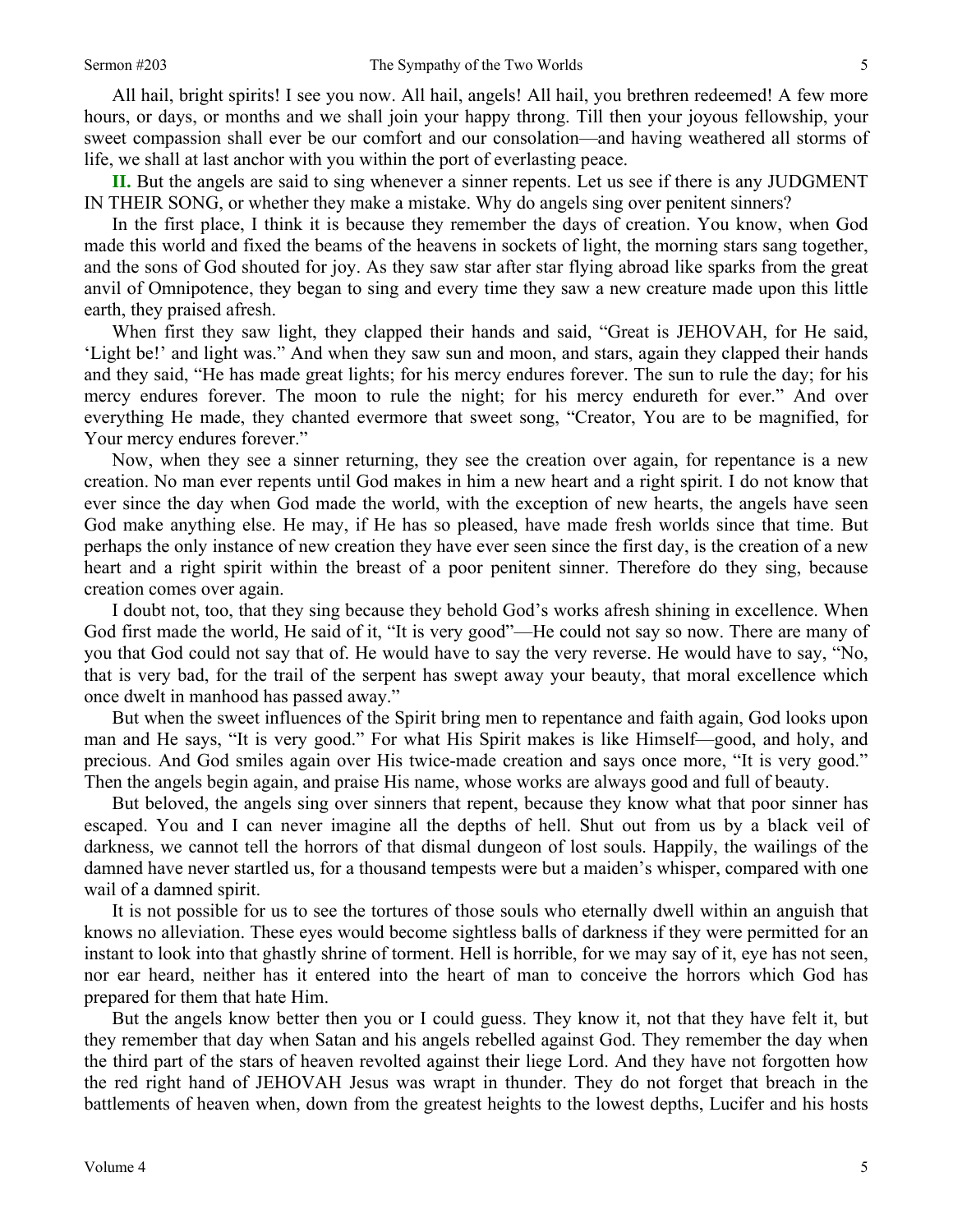were hurled. They have never forgotten how, with sound of trumpet, they pursued the flying foe down to the gulfs of black despair.

And as they neared that place where the great serpent is to be bound in chains, they remember how they saw Tophet, which was prepared of old, the pile whereof is fire and much wood. And they recollect how, when they winged back their flight, every tongue was silent, although they might well have shouted the praise of Him who conquered Lucifer.

But on them all there did sit a solemn awe of one who could smite a cherubim and cast him in hopeless bonds of everlasting despair. They knew what hell was, for they had looked within its jaws and seen their own brothers fast enclosed within them. And therefore, when they see a sinner saved, they rejoice, because there is one less to be food for the never-dying worm—one more soul escaped out of the mouth of the lion.

There is yet a better reason. The angels know what the joys of heaven are and therefore they rejoice over one sinner that repenteth. We talk about pearly gates, and golden streets, and white robes, and harps of gold, and crowns of amaranth, and all that, but if an angel could speak to us of heaven, he would smile and say, "All these fine things are but child's talk and you are little children, and you cannot understand the greatness of eternal bliss, and therefore God has given you a child's horn book, and an alphabet, in which you may learn the first rough letters of what heaven is, but what it is you do not know.

"O mortal, your eye has never yet beheld its splendors. Your ear has never yet been ravished with its melodies. Your heart has never been transported with its peerless joys." You may talk, and think, and guess, and dream, but you can never measure the infinite heaven which God has provided for His children. And therefore it is, when the angels see a soul saved and a sinner repenting, they clap their hands, for they know that all those blessed mansions are theirs, since all those sweet places of everlasting happiness are the entail of every sinner that repents.

But I want you to read the text again, while I dwell upon another thought. "There is joy in the presence of the angels of God over one sinner *that repenteth*." Now, why do they not save their joy till that sinner dies and goes to heaven? Why do they rejoice over him when he repents? My Arminian friend, I think, ought to go to heaven to set them right upon this matter. According to his theory, it must be very wrong of them, because they rejoice prematurely.

According to the Arminian doctrine, a man may repent and yet he may be lost. He may have grace to repent and believe, and yet he may fall from grace and be a castaway. Now, angels, don't be too fast. Perhaps you may have to repent of this one day, if the Arminian doctrine be true. I would advise you to save your song for greater joys.

Why, angels, perhaps the men who you are singing over today, you will have to mourn over tomorrow. I am quite sure that Arminius never taught his doctrine in heaven. I do not know whether he is there—I hope he is, but he is no longer an Arminian, but if he ever taught his doctrine there, he would be put out.

The reason why angels rejoice is because they know that when a sinner repents, he is absolutely saved or else they would rejoice prematurely and would have good cause for retracting their merriment on some future occasion. But the angels know what Christ meant when He said, "I give unto my sheep eternal life, and they shall never perish, neither shall any pluck them out of my hand." And therefore they rejoice over repenting sinners, because they know they are saved.

There is yet one more fact I will mention, before I leave this point. It is said that the angels "rejoice over *one* sinner that repenteth." Now this evening it shall be my happy privilege to give the right hand of fellowship to no less than forty-eight sinners who have repented, and there will be great joy and rejoicing in our churches tonight, because these forty-eight have been immersed on a profession of their faith. But how loving are the angels to men, for they rejoice over *one* sinner that repenteth.

There she is, in that garret, where the stars look between the tiles. There is a miserable bed in that room, with but one bit of covering and she lies there to die! Poor creature! Many a night she has walked

6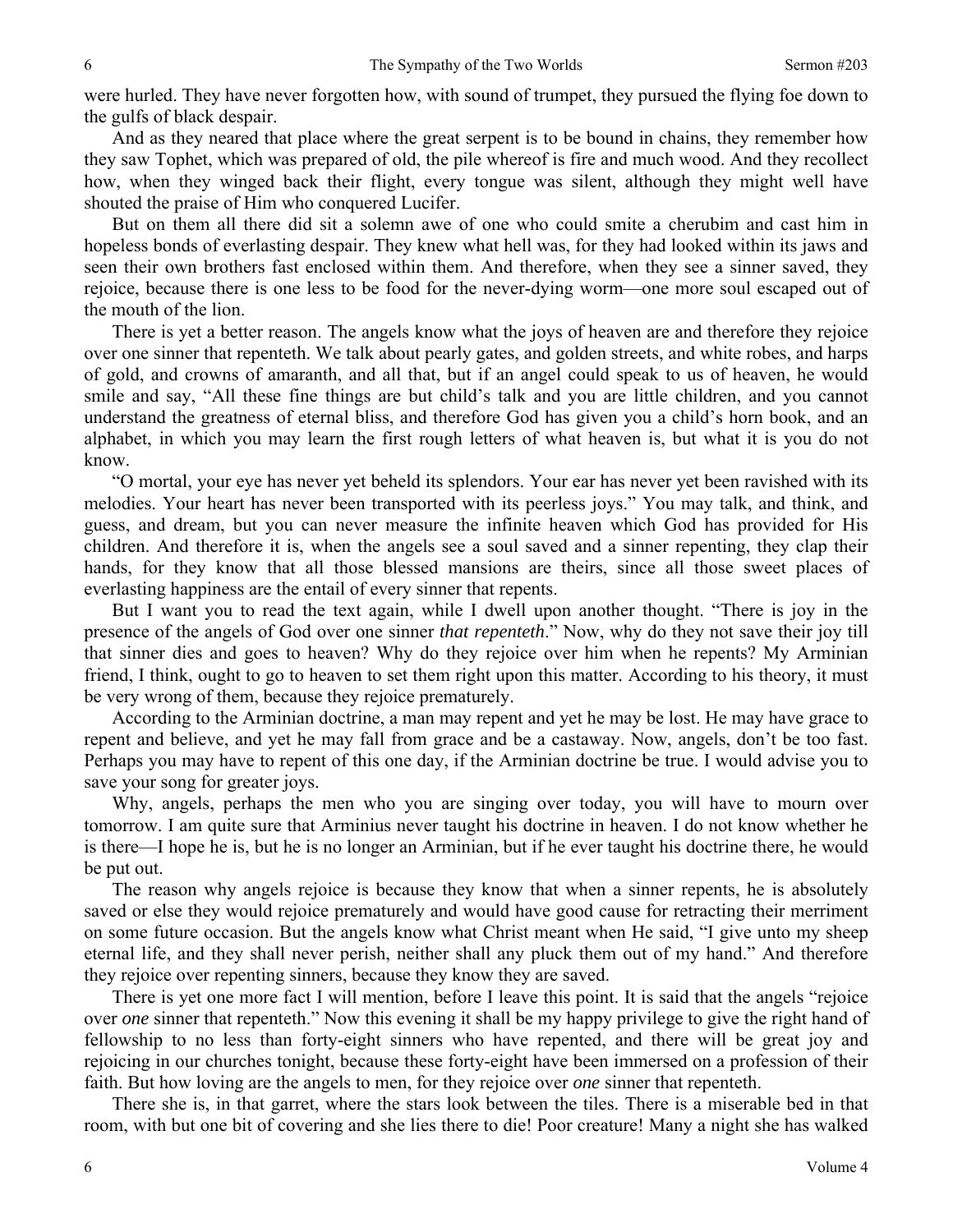the streets in the time of her merriment. But now, her joys are over, a foul disease, like a demon is devouring her heart! She is dying fast and no one cares for her soul!

But there, in that chamber, she turns her face to the wall and she cries, "O You that saved Magdalene, save me. Lord I repent. Have mercy upon me, I beseech You." Did the bells ring in the street? Was the trumpet blown? Ah! no. Did men rejoice? Was there a sound of thanksgiving in the midst of the great congregation? No. No one heard it, for she died unseen.

But stay! There was one standing at her bedside who noted well that tear—an angel who had come down from heaven to watch over this stray sheep and mark its return. And no sooner was her prayer uttered than he clapped his wings and there was seen flying up to the pearly gates a spirit like a star.

The heavenly guards came crowding to the gate, crying, "What news, O son of fire?" He said, "'Tis done." "And what is done?" they ask. "Why, she has repented." "What! She who was once a chief of sinners? Has she turned to Christ?" "'Tis even so," he says. And then they tell it through the streets, and the bells of heaven ring marriage peals, for Magdalene was saved and she who had been the chief of sinners was turned unto the living God.

It was in another place. A poor neglected little boy in ragged clothing had run about the streets for many a day. Tutored in crime, he was paving his path to the gallows. But one morning he passed by a humble room, where some men and women were sitting together teaching poor ragged children. He stepped in there, a wild Bedouin of the streets.

They talked to him, they told him about a soul and about an eternity—things he had never heard before. They spoke of Jesus and of good tidings of great joy to this poor friendless lad. He went another Sabbath, and another. His wild habits hanging about him, for he could not get rid of them.

At last it happened that his teacher said to him one day, "Jesus Christ receiveth sinners." That little boy ran, but not home, for it was but a mockery to call it so—where a drunken father and a lascivious mother kept a hellish riot together. He ran and under some dry arch, or in some wild unfrequented corner, he bent his little knees and there he cried, that poor creature in his rags, "Lord save me, or I perish." And the little Arab was on his knees, the little thief was saved! He said,

#### *"Jesus, lover of my soul, let me to Thy bosom fly."*

And up from that old arch, from that forsaken hovel, there flew a spirit, glad to bear the news to heaven, that another heir of glory was born to God. I might picture many such scenes, but will each of you try to picture your own?

You remember the occasion when the Lord met with you. Ah! little did you think what a commotion there was in heaven. If the Queen had ordered out all her soldiers, the angels of heaven would not have stopped to notice them. If all the princes of earth had marched in pageantry through the streets, with all their robes, and jewelry, and crowns, and all their regalia, their chariots, and their horsemen—if the pomps of ancient monarchs had risen from the tomb—if all the might of Babylon and Tyre and Greece had been concentrated into one great parade, yet not an angel would have stopped in his course to smile at those poor tawdry things.

But over you, the vilest of the vile, the poorest of the poor, the most obscure and unknown—over you angelic wings were hovering and concerning you it was said on earth and sung in heaven, "Hallelujah, for a child is born to God today."

**III.** And now, I must conclude with this LESSON TO THE SAINTS.

I think, beloved, it will not be hard for you to learn. The angels of heaven rejoice over sinners that repent. Saints of God, will not you and I do the same? I do not think the church rejoices enough. We all grumble enough and groan enough, but very few of us rejoice enough. When we take a large number into the church, it is spoken of as a great mercy. But is the greatness of that mercy appreciated?

I will tell you who they are who can most appreciate the conversion of sinners. They are those who are just converted themselves, or those who have been great sinners themselves. Those who have been